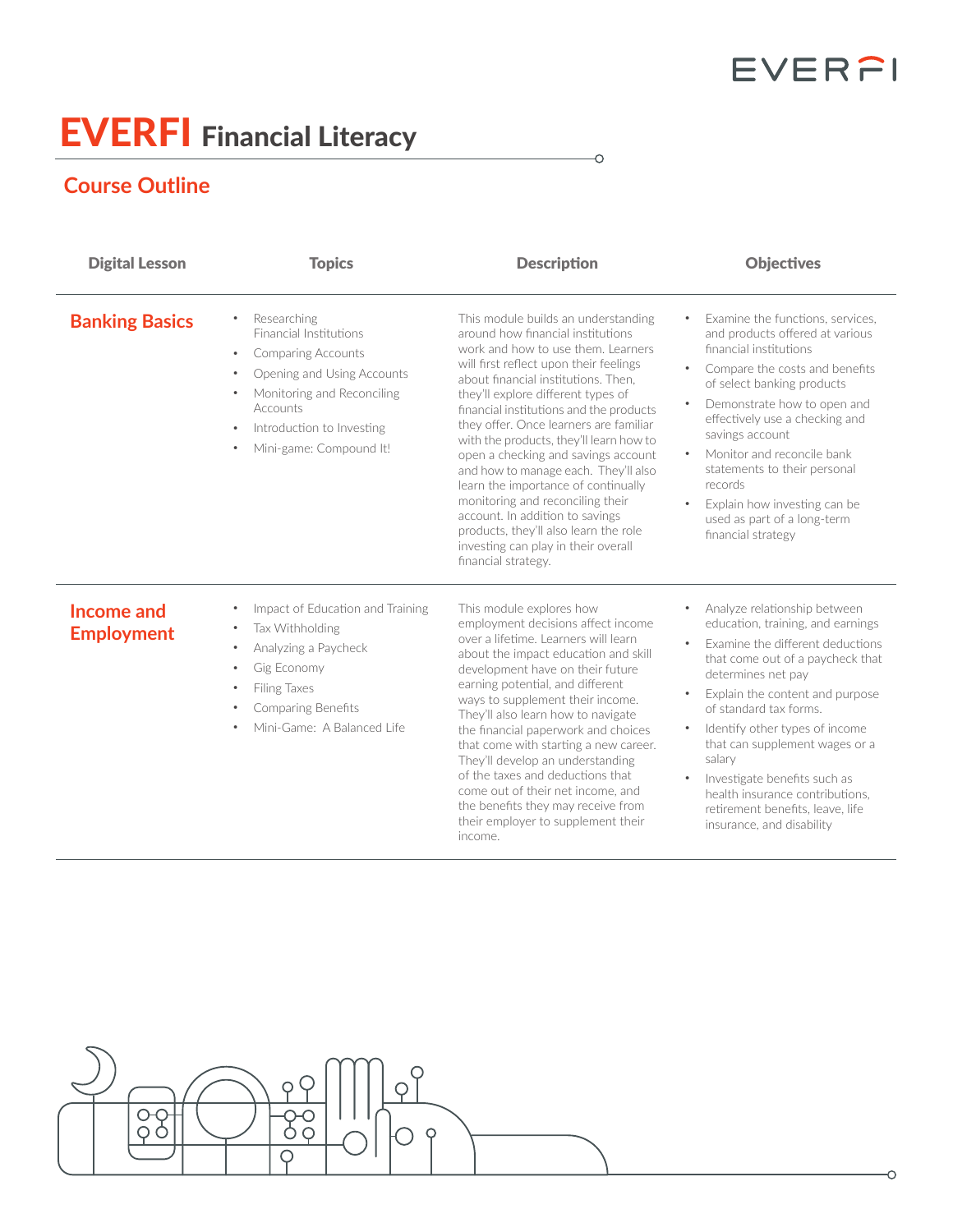| <b>Digital Lesson</b>                     | <b>Topics</b>                                                                                                                                                                                                  | <b>Description</b>                                                                                                                                                                                                                                                                                                                                                                                                                                                                                                                                                                                                                                                                                                                                                     | <b>Objectives</b>                                                                                                                                                                                                                                                                                                                                                                                                                                                                                         |
|-------------------------------------------|----------------------------------------------------------------------------------------------------------------------------------------------------------------------------------------------------------------|------------------------------------------------------------------------------------------------------------------------------------------------------------------------------------------------------------------------------------------------------------------------------------------------------------------------------------------------------------------------------------------------------------------------------------------------------------------------------------------------------------------------------------------------------------------------------------------------------------------------------------------------------------------------------------------------------------------------------------------------------------------------|-----------------------------------------------------------------------------------------------------------------------------------------------------------------------------------------------------------------------------------------------------------------------------------------------------------------------------------------------------------------------------------------------------------------------------------------------------------------------------------------------------------|
| <b>Budgeting</b>                          | Purpose of a budget<br>Setting up a budget<br>Budgeting tools<br>$\bullet$<br>Tracking projected vs. actual<br>spending<br>Emergency expenses<br>Mini-game: Payday!                                            | This module helps develop a tactical<br>strategy for managing finances.<br>First, learners will be asked to<br>reflect on their own budgeting<br>personality. Then, they'll examine<br>the benefits of using a budget. Once<br>they understand the advantages,<br>they'll learn about the individual<br>components of a budget and how<br>tracking their income and spending<br>can help ensure they have enough<br>money for their own financial goals,<br>such as buying the things they want,<br>maintaining an emergency fund,<br>and donating to charity. Learners<br>will then be equipped with different<br>tools they can use to start to<br>manage their own budget.                                                                                          | Discover money personality,<br>including spending and saving<br>propensity<br>Describe the reasons for<br>maintaining a budget<br>Build a budget by prioritizing<br>needs and wants<br>Develop a system for tracking<br>$\bullet$<br>income, spending, and savings<br>Devise a contingency plan for<br>$\bullet$<br>covering unexpected expenses                                                                                                                                                          |
| <b>Consumer Skills</b>                    | Product Research<br>$\bullet$<br>Comparison Shopping<br>$\bullet$<br>Renting vs. Leasing vs. Owning<br>Payment Methods<br>Mini-Game: You've Got a Deal!                                                        | This module teaches essential<br>competencies for becoming an<br>informed consumer. First, learners<br>reflect on their own spending<br>behaviors. Then, they'll learn how<br>to effectively navigate the purchase<br>decision process for everyday<br>purchases, a car, and a house. For<br>each of these purchase decisions,<br>learners will learn how to conduct<br>product research and get the most<br>value out of their purchases. For<br>bigger purchases, such as a car or<br>home, learners will compare the costs<br>and benefits of renting, leasing, or<br>owning. Finally, learners will evaluate<br>which payment method to use when<br>acquiring the goods and services they<br>want.                                                                 | Recognize the responsibilities<br>associated with personal finance<br>decisions<br>Assess the quality of sources<br>when researching products to<br>buy<br>Analyze the costs and benefits of<br>renting vs. owning<br>Apply strategies for making<br>informed decisions when<br>purchasing consumer goods<br>Describe when and how to use<br>different payment methods<br>Recognize common consumer<br>scams and how to avoid them                                                                        |
| <b>Managing</b><br><b>Credit and Debt</b> | Credit and Debt Overview<br><b>Comparing Credit Cards</b><br>Using a Credit Card<br>Credit Card Statements and<br>Credit Score<br>Debt Financing and Loans<br>$\bullet$<br>Mini-Game: Loan Sharks for<br>Lunch | This module tackles the role credit<br>and debt can play in their spending<br>strategy. First, learners will reflect<br>on their own feelings on debt. Then,<br>they'll develop an understanding<br>of what credit is and how it works.<br>They'll learn the relevant terminology<br>and what features and fees to look<br>for when shopping for a credit card.<br>They'll also learn the importance<br>of using credit responsibly, with<br>discussion of credit scores. More<br>broadly, learners will learn about<br>debt, the different types of debt,<br>and how to use it for financing<br>purchases. They'll learn about<br>common pitfalls and consequences<br>that come with misuse. Finally, they'll<br>explore strategies for effective debt<br>management. | • Understand the reason for using<br>debt to finance purchases<br>Compare and select credit cards<br>$\bullet$<br>based on features and impact to<br>personal financial plan<br>Describe how credit repayment<br>$\bullet$<br>affects the cost of borrowing<br>Explain how the terms of a loan<br>$\bullet$<br>can affect the cost of credit<br>Develop strategies to manage<br>debt and understand the<br>consequences of not managing<br>debt wisely<br>Recognize and avoid identity<br>theft and fraud |

EVERFI